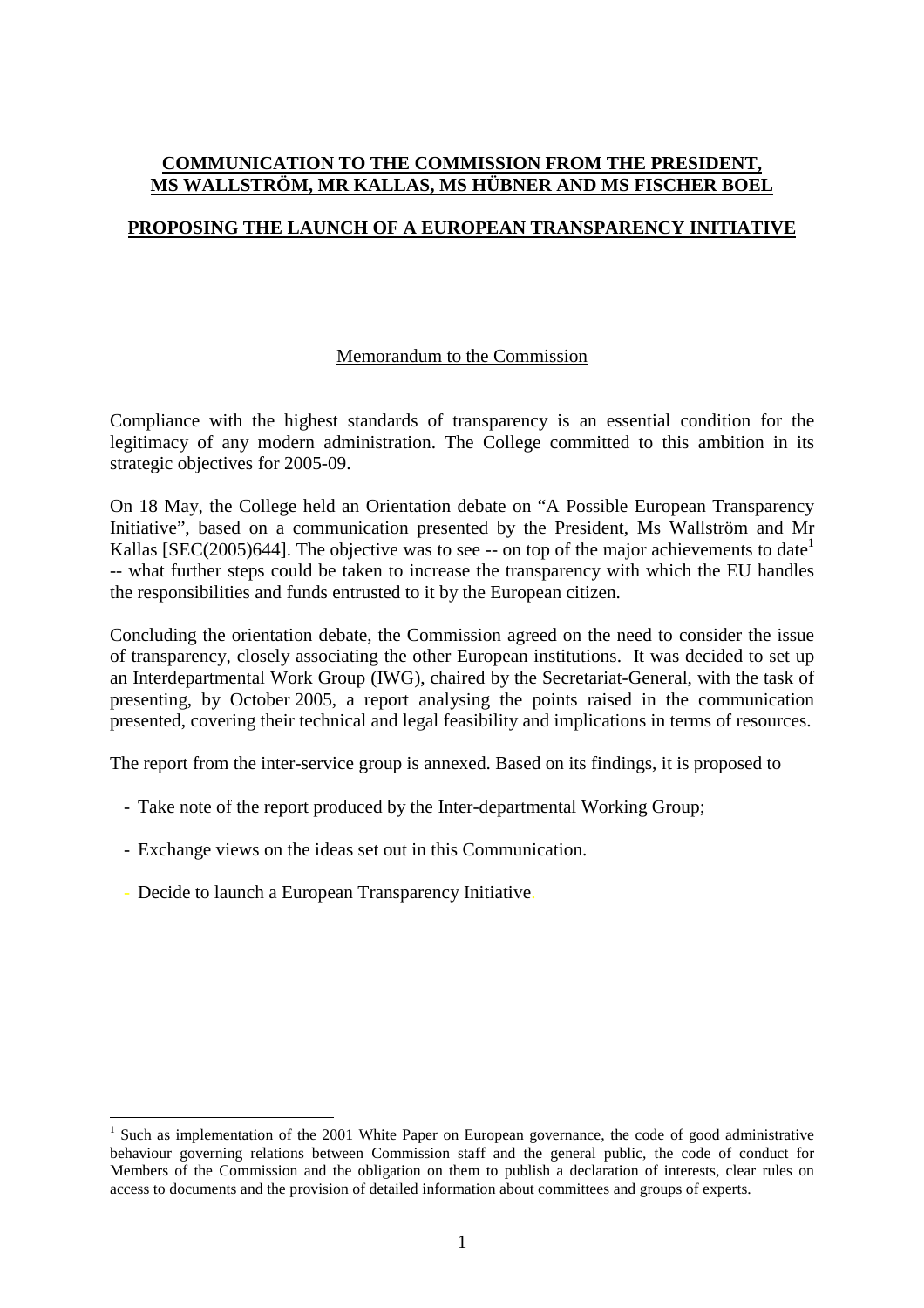## **COMMUNICATION TO THE COMMISSION FROM THE PRESIDENT, MS WALLSTRÖM, MR KALLAS, MS HÜBNER AND MS FISCHER BOEL**

# **PROPOSING THE LAUNCH OF A EUROPEAN TRANSPARENCY INITIATIVE**

### **1. The Commission is already a transparent institution…**

In recent years, a broad range of concrete measures increasing transparency has been put in place. This was also taken forward in 2001 as part of the overall reforms pursued by the Prodi Commission, and a White Paper on European Governance was published which launched a wide range of initiatives to improve and open up the way Europe works and interacts with stakeholders. Among the steps taken are:

- The 'access to documents' legislation (Regulation 1049/2001) provides the framework for access to the unpublished documents of the EU institutions and bodies. In this context, the Commission has put in place a register of documents as well as a special register of documents related to work of the committees (so-called 'comitology' procedures) that help the Commission in its executive role<sup>2</sup>.
- The publication earlier this year of a list of expert groups advising the Commission and the upcoming launch in the autumn of an on-line public register of such groups. Agreement with the European Parliament has also been reached on providing information on the composition and working methods of the numerous expert groups providing input in the process of policy-shaping<sup>3</sup>.
- Wide consultation of stakeholders and in-depth impact assessments prior to legislative proposals help ensure that the concerns of the citizens and all interest parties are properly taken into account.
- The Commission's 'Code of Good Administrative Behaviour' was adopted as the Commission's benchmark for quality service in its relations with the public. Professional ethics of Commission staff are regulated in the Staff Regulations and its implementing rules. As regards the political level, the EC Treaty includes clear provisions on the ethical standards to be respected by the Member of the Commission. These have been made operational through the Commission's 'Code of Conduct for Commissioners'.

 $\overline{a}$ 

 $2$  The arrangements regarding comitology also reflect arrangements agreed between the Commission and the European Parliament for the implementation of the Council decision on comitology, see OJ L256 of 10 October 2000.

<sup>&</sup>lt;sup>3</sup> This also reflects the provisions in Article 16 of the draft Framework Agreement between the European Parliament and the Commission.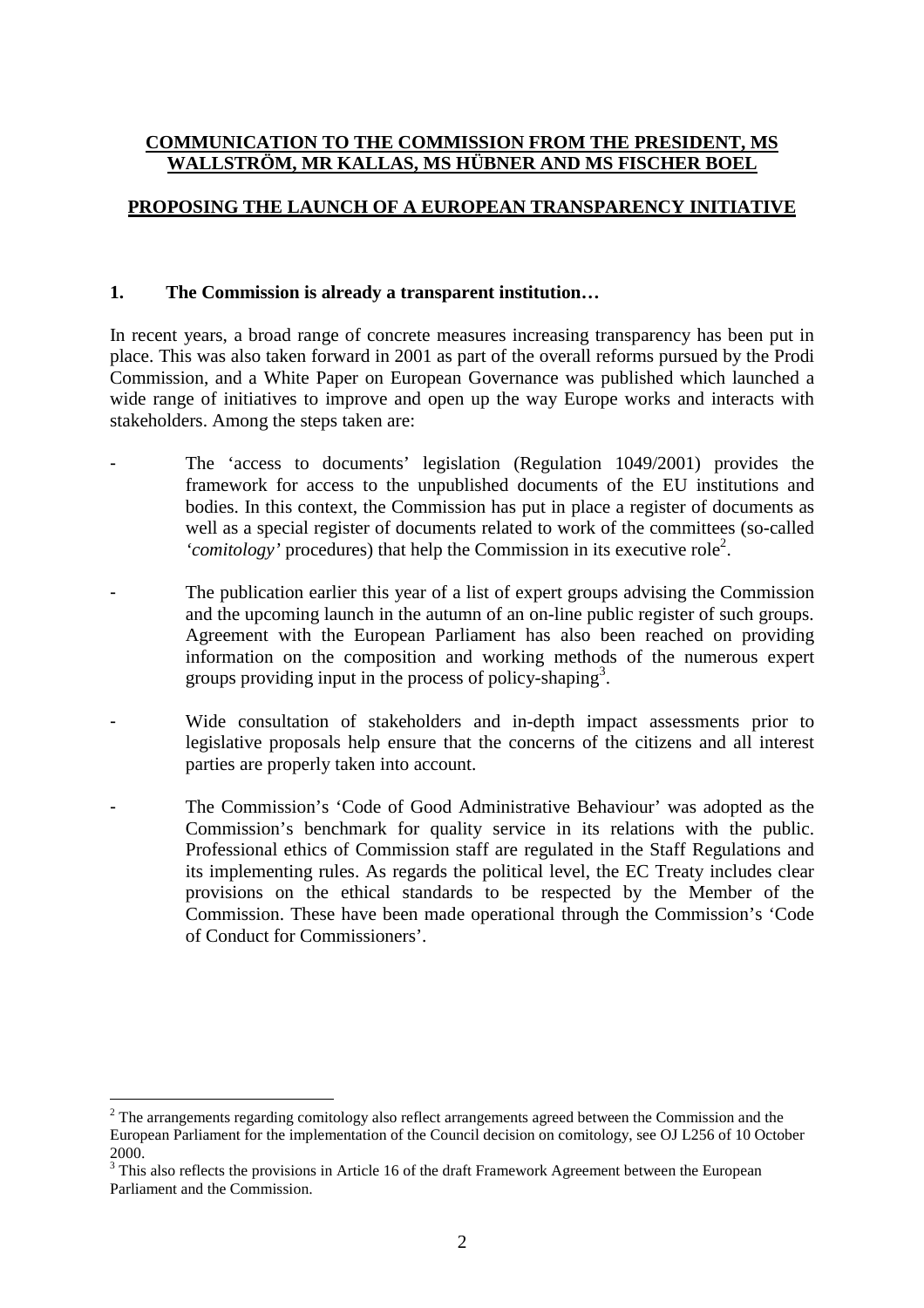# **2. Building on the acquis, increasing the public's trust in European institutions**

### *… by being accountable*

 $\overline{a}$ 

Compliance with the highest standards of transparency is an essential condition for the legitimacy of any modern administration. In addition to the considerable existing acquis in the field of transparency, the College committed to this ambition in our Strategic Objectives for 2005-09.

The European public is entitled to expect efficient, accountable and service-minded public institutions. Whether they are elected or appointed, the citizen has a right to examine the performance of the institutions at their service. The public certainly also has legitimate expectations that the power and resources entrusted to political and public bodies is handled with care and never abused for personal gain. It is our duty to facilitate this scrutiny.

According to the latest Eurobarometer poll<sup>4</sup>, citizens' confidence in the European institutions fell significantly during the first half of 2005, to one of the lowest levels recorded since 2001. This spring, 46% of those interviewed said they tended to trust the European Commission. For the Parliament, trust was at 52%, following a 5 points' fall compared with the score obtained just after the European elections.



The confidence curves of the two institutions continue to trend in the same direction, indicating that European institutions either win or lose the public trust together. And this does not just affect the European institutions, but politics in general. Unfortunately, many people have decreasing trust in their elected or appointed political decision-makers.

<sup>&</sup>lt;sup>4</sup> Eurobarometer 63, Public Opinion in the EU, "First results", European Commission, Published July 2005.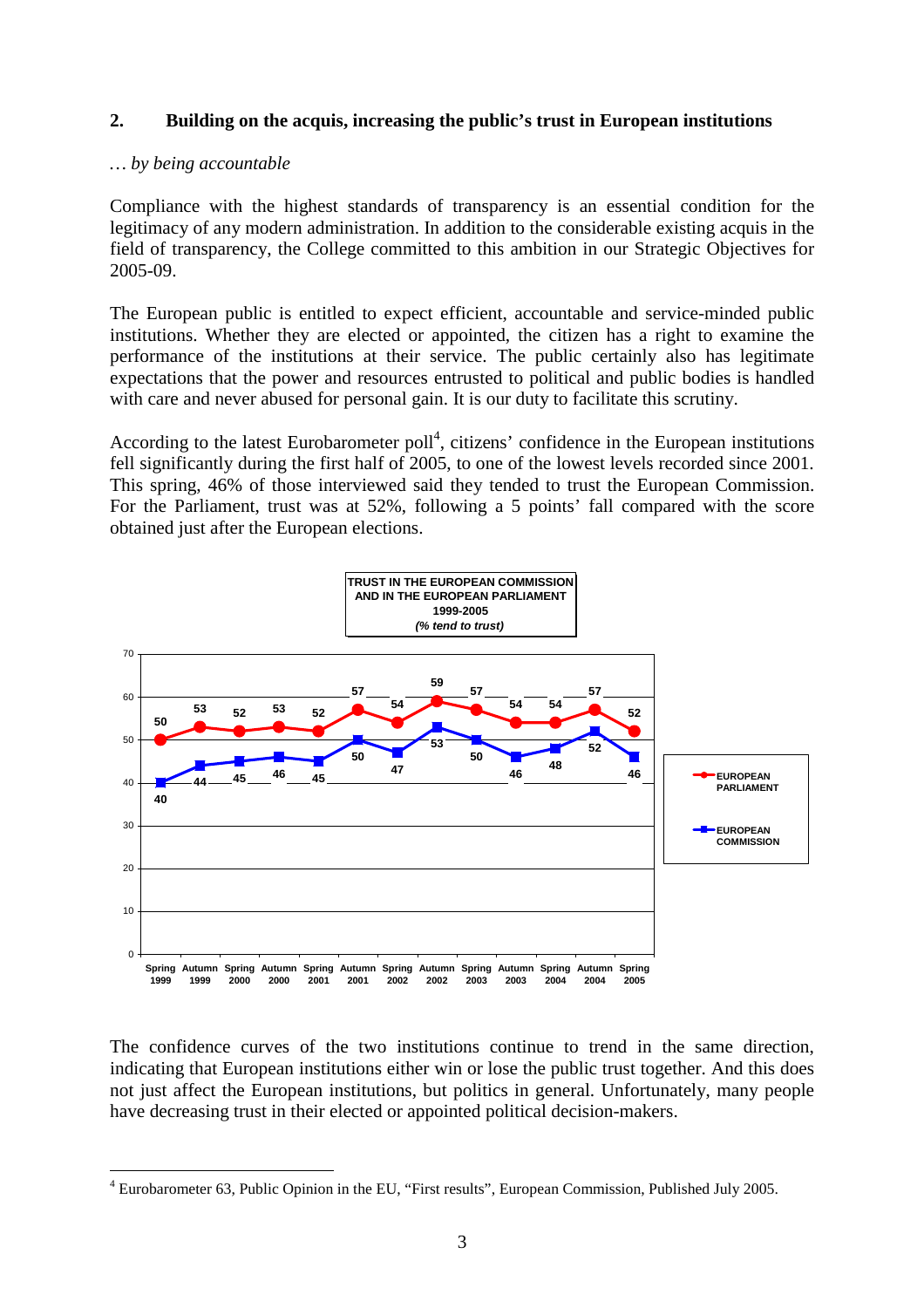Transparency can "clear the fog" and quash the myths that may exist, and reduce the distance between the public and the administration at its service. A high level of transparency can be instrumental in convincing the public that it is not being subjected to selective information practices ("spin"). This allows the discussion to focus on the real issues to be resolved at European level. Transparency therefore strengthens European integration by enhancing the credibility of the European institutions. Indeed, to reach its political objectives, the Commission relies both on the strength of its proposals *and* on the authority of its reputation.

By reinforcing accountability at all levels, transparency also carries a potential for facilitating citizen's scrutiny, imposing discipline on those distributing and receiving EU funds. Transparency therefore contributes positively to the fight against fraud.

## *… by investing in public knowledge of the EU*

Information-sharing is a well-proven confidence-building measure. Regrettably, European citizens feel they have relatively limited knowledge about the European Union<sup>5</sup>. Almost one third (31%) of European citizen believe that "administrative costs" represent by far the main budget heading of the European Union. Only 17% of the people interviewed know that "agriculture" represents the main budget heading. In general terms, only 27% felt they knew quite a lot about the EU's policies and institutions, whereas 70% felt the only knew "a bit" or "nothing at all" about our work. This figure is not improving over the years, nor is the situation better in "old" member states.

### *… and by using the IT available to suit citizen preferences*

Seven out of ten Europeans use television when they want to obtain information about the European Union. Thus, while the internet is not currently the main source of general information on the EU, it is a particularly dynamic, interactive one, with a high share of users in the younger generations<sup>6</sup>. It is also the best channel for communicating complex and complete information on our area of work.

Mass communication is changing. Citizens have increased expectations. Receiving information "on offer" on TV will not be sufficient in the long term. Citizens have been given unprecedented access to information in most corporate and private spheres of life. They quite naturally also have increasing expectations for greater transparency in public institutions. The public will expect to be able to access desired information "on demand" in a user-friendly form.

Using modern information and communication tools, public institutions can offer an unprecedented access to information, and the Commission – as a driver of change and modernity – should been seen as being at the forefront of this development (e-Commission). The official EU site ("EUROPA") contains 6 million pages and receives 50 million consultations per month. Feed-back from users of the site is mixed (lack of overview; not user-friendly; overlaps and incoherencies). The *Action Plan to Communicating Europe by the Commission*, adopted on 20 July 2005, includes a number of concrete actions to be taken in

 $<sup>5</sup>$  Idem</sup>

<sup>&</sup>lt;sup>6</sup> Main five sources of information on the EU are, by order of importance, "television", "daily newspapers",

<sup>&</sup>quot;radio", "discussions with relatives, friends and colleagues", "internet". Eurobarometer 63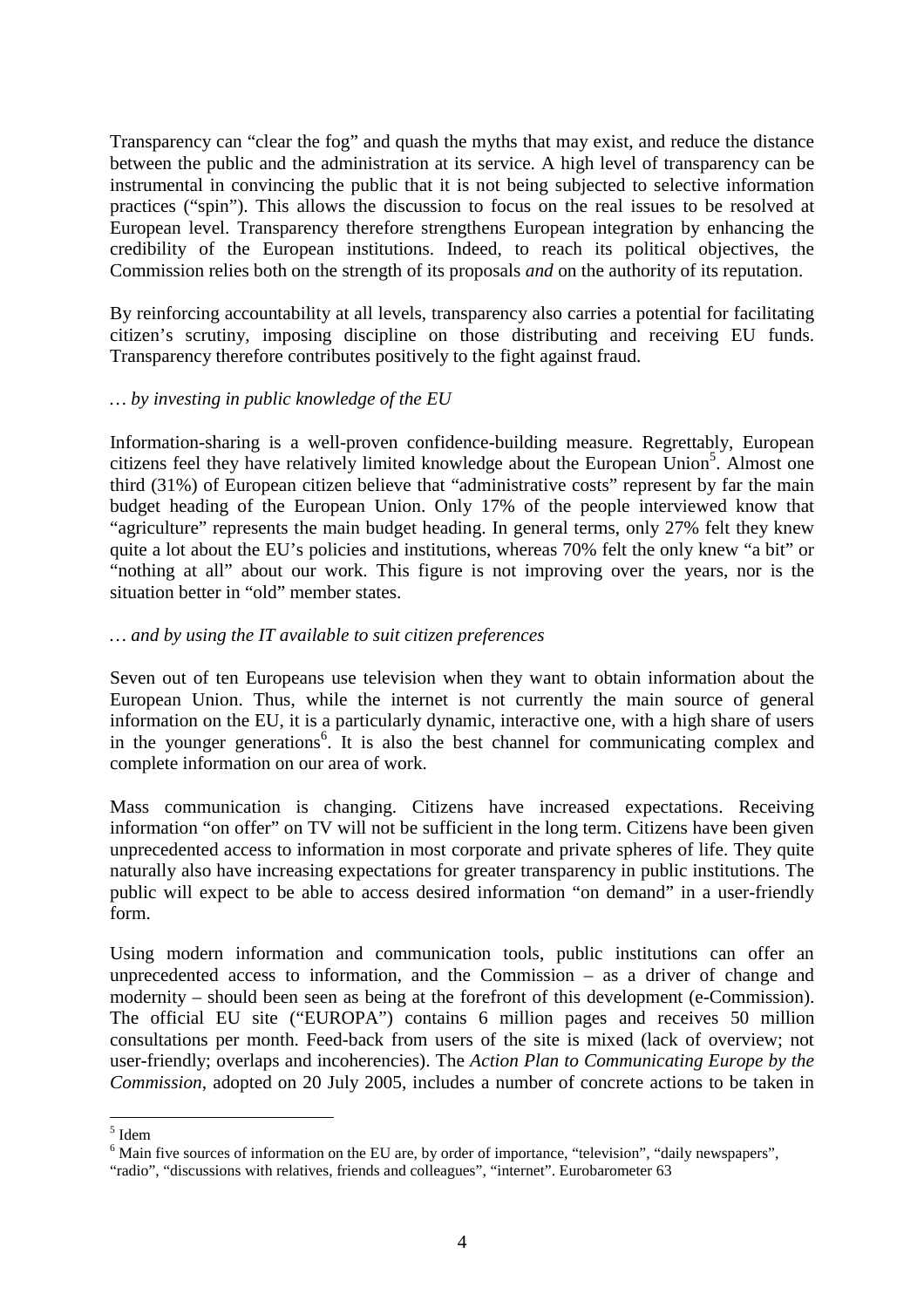this area, the main focus being on ensuring a well-structured website with a multilayered coherent portal using a thematic approach while at the same time investing in a better multilingual presentation and a customer-friendly technical service. The European Transparency Initiative is also complementary to the Plan D adopted by the Commission on 12 October 2005.

# **3. Why the timing is right for a broader discussion on transparency in the EU**

A year into our mandate it is now the right time to start the discussion. The main challenges are to enlarge the debate beyond the European Commission and engage the other EU institutions. In the eyes of the public, there is one, single "European ethical space" and while *rules* may vary, different ethical *standards* across the institutions are neither desirable, nor explainable. By launching the debate, the Commission openly signals that it considers itself part of the challenge and part of the solution.

Greater transparency would also be effective in eradicating some of the myths sustaining the popular support for the radical Euro-sceptics parties. "Rebuttal" means constant fire-fighting, using enormous resources to kill that one myth. Transparency is prevention that ensures that the myth never lives. A passive approach now will only lead to having to be more defensive in the future.

In taking a transparency initiative forward, we should draw attention to progress made in many areas so far. By launching a general debate, as opposed to discussing isolated cases, we will also avoid an unfair, one-sided debate about what may be wrong in the Commission. Looking at some current practices (Code of Conduct, lobbyism, Declarations of Interest) in the other institutions, the Commission has no reason to shy away from such an open debate.

The European Transparency Initiative is addressed to all the European institutions, as well as other stake-holders active in the decision-making processes at European level.

# **4. Assessment of the findings of the Inter-departmental Working Group.**

Based on the questions raised by the College in the Orientation debate on 18 May  $2005^7$ , the Inter-departmental Working Group report (IWG report) gives a factual assessment of where we are and formulates a number of options for further steps to be explored in the context of a European Transparency Initiative:

# *Enhanced information about projects and end beneficiaries of EU funds*

Based on the analysis in the report, there seems to be scope for improving the access to information relating to projects and end beneficiaries of funds. For funds under *centralised* management this could be done by establishing a central web portal, which would provide links to information available at the level of the Commission's Directorates-General. For funds in *decentralised* management (external policies), the Commission does not possess accounting information on the final beneficiaries. According to the degree of decentralisation, however, the Commission carries out an ex ante control on award decisions as well as ex post controls on payments to end beneficiaries. The Commission will also continue to work with

 $\frac{1}{7}$  SEC(2005)644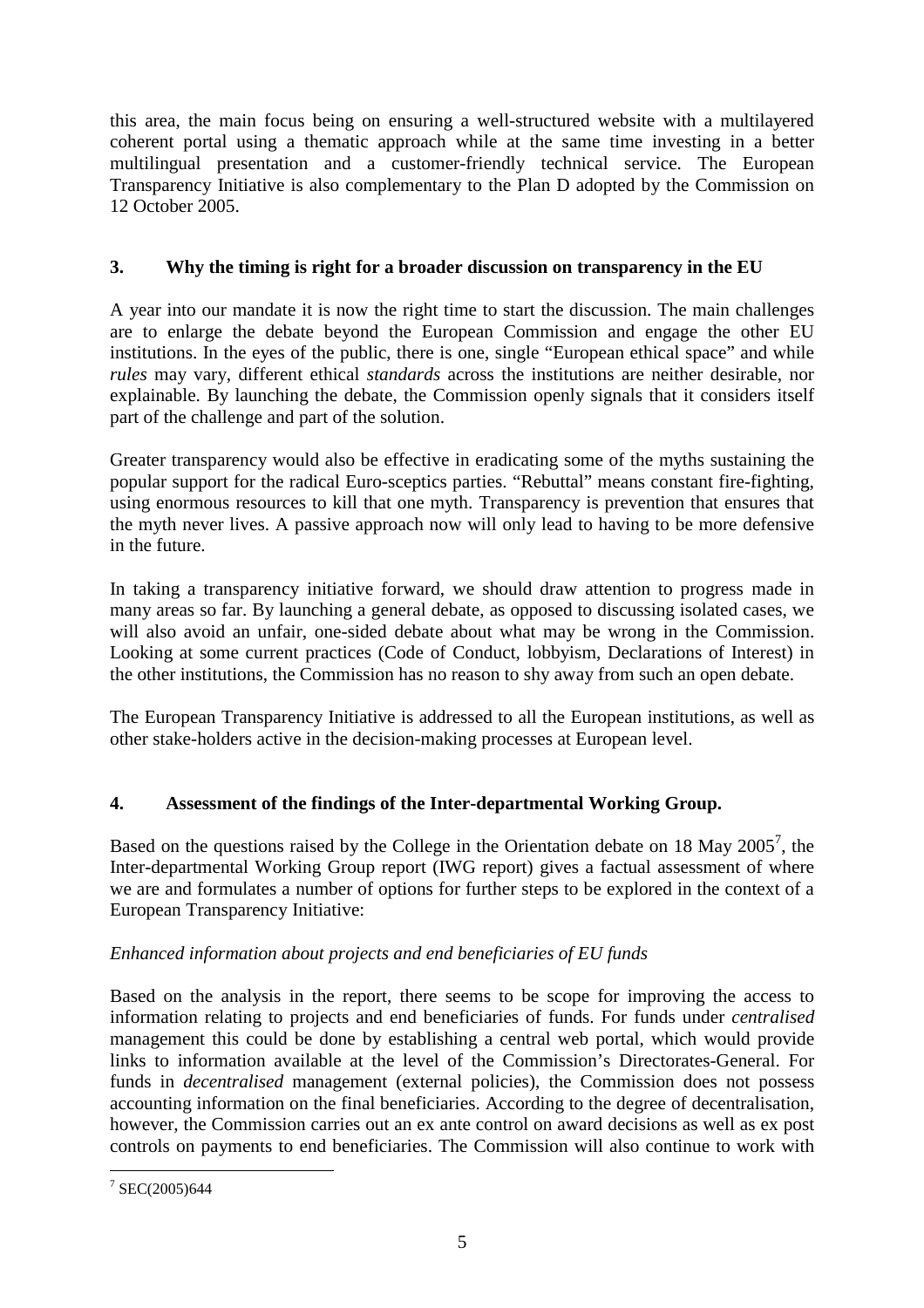its recipient partners to document and report results, and to communicate these in a comprehensive manner. For funds in *shared* management, the Commission could propose as a first step to establish links between the Commission's central portal on the web and the information provided by the Member States. As a second step, the Commission could discuss with Member States the introduction of a legal obligation to publish information about projects and end beneficiaries of funds under shared management. Taking these steps is deemed a more realistic way to eventually construct a coherent overview of all end beneficiaries of EU funds, than giving access to the Commission's accounting system, which does not contain the desired information in a form that would be useful to the general public.

### *Fighting fraud through awareness*

New options in this area appear rather limited. Nevertheless, within the current legal framework it might be possible for OLAF to give enhanced visibility to accurate information about fraud cases, following the conclusion of its investigations while fully respecting the presumption of innocence and other fundamental rights of the individuals concerned as well as national provisions on the confidentiality of investigations. It could also be envisaged to ask Member States to notify OLAF of the final results of such cases, as part of the revision of the legal framework governing OLAF's activities.

To increase transparency not only about use, but also about misuse of EU funds, and for the purpose of prevention and deterrence, the report also assesses the option of creating and publishing a list of entities definitively convicted of fraud. This option needs further analysis in terms of fundamental rights and compatibility with the financial regulation.

# *Transparent lobbying vis-à-vis EU institutions*

It is of course positive that interest groups are actively submitting contributions in the context of open public consultations run by the Commission. The benefit could be further enhanced if such groups would make their contributions accessible to the general public. While they must already make available information about their structure and functioning, the IWG report concludes that reinforced monitoring in this respect could ensure that these requirements are actually fulfilled. The analysis of the current practice also shows that it is possible to improve the transparency vis-à-vis the general public on the input given to the EU decision-making process. This issue should be dealt with in a broader debate on the Commission's consultation practices, addressing the implementation of the Commission's consultation standards<sup>8</sup>, including, for instance, the rules on how to publish policy submissions received from external stakeholders.

A number of options are listed in the report, such as better reporting by the Commission about lobbying; compulsory registration of interest groups represented in consultative bodies and/or compulsory registration for all lobbyists. In taking this forward, it is important to avoid unnecessary administrative burdens on both the interest groups and the Commission. One option would be to transform the existing "CONECCS database" into a compulsory registration system for all interest groups and lobbyists, including public affairs practitioners, trade unions etc.

<sup>&</sup>lt;sup>8</sup> "General principles and minimum standards for consultation of interested parties by the Commission", COM(2002)704.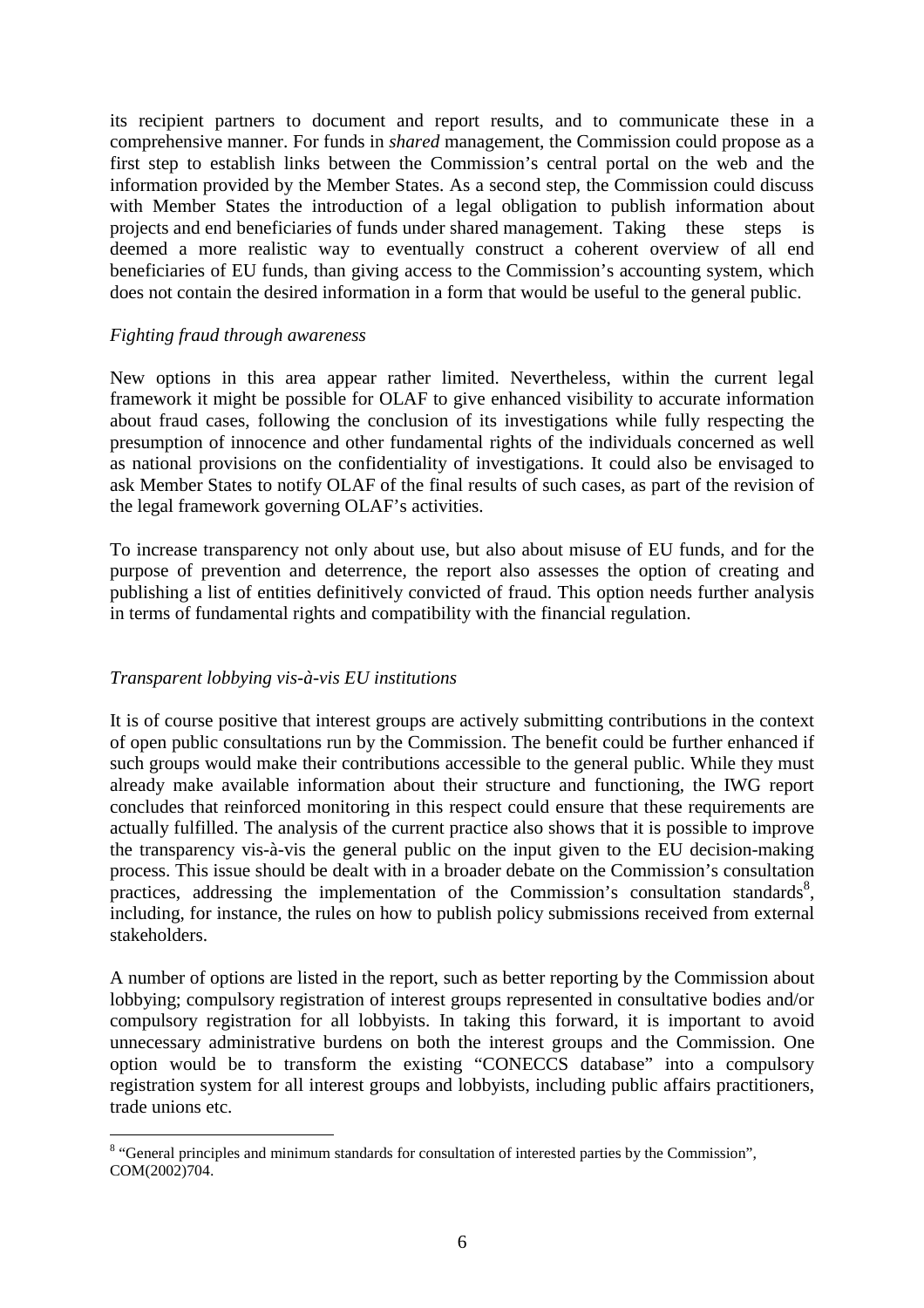Another option is for the Commission to give new momentum to the self-regulatory approach by encouraging all organisations and individuals listed in a (voluntary or compulsory) register to adhere to a common code of conduct. While the Commission could of course propose this Code of Conduct, it would clearly be preferable for its "users" to take the lead. It must be noted, however, that the credibility of such a system would depend on its proper monitoring, systems for enforcement and the percentage of lobbyists active in Brussels that are effectively adhering to such a code.

# *The EU's framework on professional ethics*

The IWG report suggests an evaluation and possible revision of the Code of Conduct for Commissioners in the light of experience gained up to now. The Commission considers that this would only be useful if it is part of an inter-institutional debate on comparable ethical standards. The European Transparency Initiative should be used as an occasion to re-launch the debate on an inter-institutional Advisory Group as proposed by the Commission in November 2000. This proposal would benefit from being addressed in a broader discussion on the common European "ethical space".

Experience also shows that by focusing on ethics and integrity, organisations can balance internal rules and trust in a manner that favours administrative simplification and increases effectiveness in policy delivery. By setting the right tone at the top, management can strengthen "soft controls" and introduce greater proportionality in internal controls.

## *The Public Registers of the Commission*

The IWG report looks at whether to extend the scope of the existing Commission registers. All Commission mail including the mail addressed to the individual Commissioners is today covered by the 'access to documents' legislation, which entered into force after the nomination of the Prodi Commission and the Regulation concerning Personal Data Protection. The Commission is therefore not proposing to develop new registers for specific categories of mail but rather to increase the coverage of the public register.

In this respect, better use should be made of the 'SG Vista' database with a view to make available where possible the text of documents in full or in part in accordance with the access to documents legislation

### **5. Further steps**

The report from Inter-departmental Working Group shows that a lot has already been done by the Commission to increase transparency. But the report also shows that more could be done, and that concerted steps taken with the other EU institutions would be particularly worthwhile.

On this basis, it is proposed to launch a debate on greater transparency on the results of EU co-operation and on issues of values and integrity. In order to ensure that these principles are translated into specific actions, it is proposed to take forward the options mentioned above, also by involving the relevant stakeholders. Clearly, this list is only indicative, and more items can be added.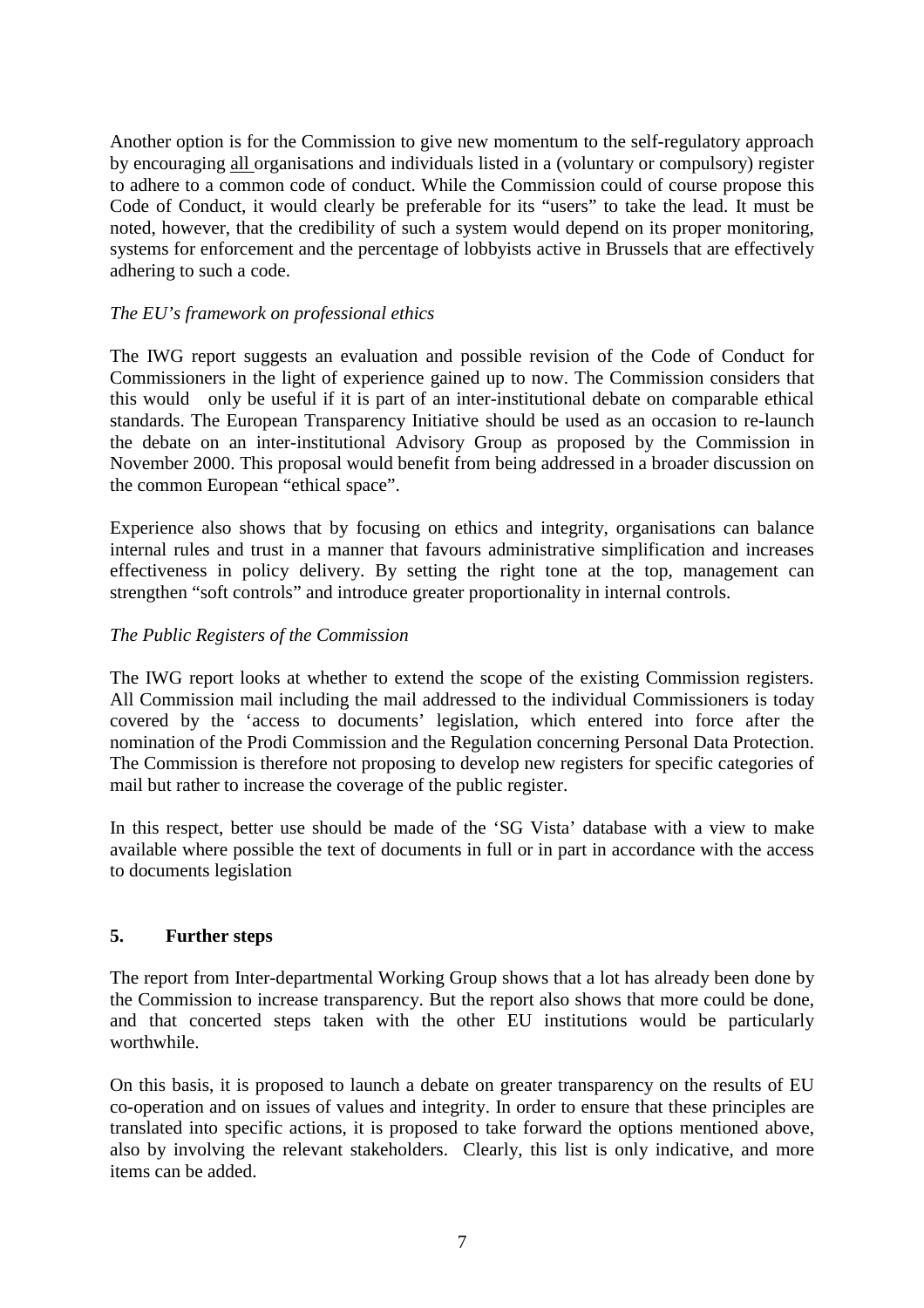In doing so, it is important to keep the overall focus on the larger issue of transparency and to continue to place discussions on the various components of the package within the overall framework.

# Press line:

- Compliance with the highest standards of transparency is an essential condition for the legitimacy of any modern administration
- The College committed to this ambition in its strategic objectives for 2005-09
- It is a permanent challenge to earn the trust of the general European public
- The Commission cannot address problems of distrust without the other institutions. "Trust in the EU" is a common good.
- Trust is earned through accountability and information-sharing. Transparency helps to increase both.
- The Commission has already made great and successful efforts to increase transparency,, but a constant effort is required from all institutions.
- The Commission has a number of suggestions for concrete actions to increase transparency: Some of these suggestions can be implemented by the Commission. Other suggestions will require common discussions with the other European institutions. Finally, some issues will be presented in early 2006 in a Green Book for wider stakeholder consultations.

## **6. The Commission is invited to:**

- Take note of the report produced by the Inter-departmental Working Group;
- Exchange views on the ideas set out in this Communication;
- Decide to launch a European Transparency Initiative, composed by the following elements:

### *Actions to be implemented by the Commission*

- create a central web portal, acting as a single entry point, which will establish links to information on end beneficiaries of funds under centralised management available at the level of the Directorates-General
- establish links between the Commission's central portal on the web and the websites of the Member States, where data on end beneficiaries under shared management can be found. Propose a common methodology for making this information available.
- improve the coverage of the existing Commission register of documents, in particular by creating synergies with SG Vista, with a view to making available the text of documents in full or in part in accordance with 'access to documents' legislation'
- invite OLAF to give enhanced visibility to accurate information about fraud cases, following the conclusion of its investigations while fully respecting the presumption of innocence and other fundamental rights of the individuals concerned as well as national provisions on the confidentiality of investigations.